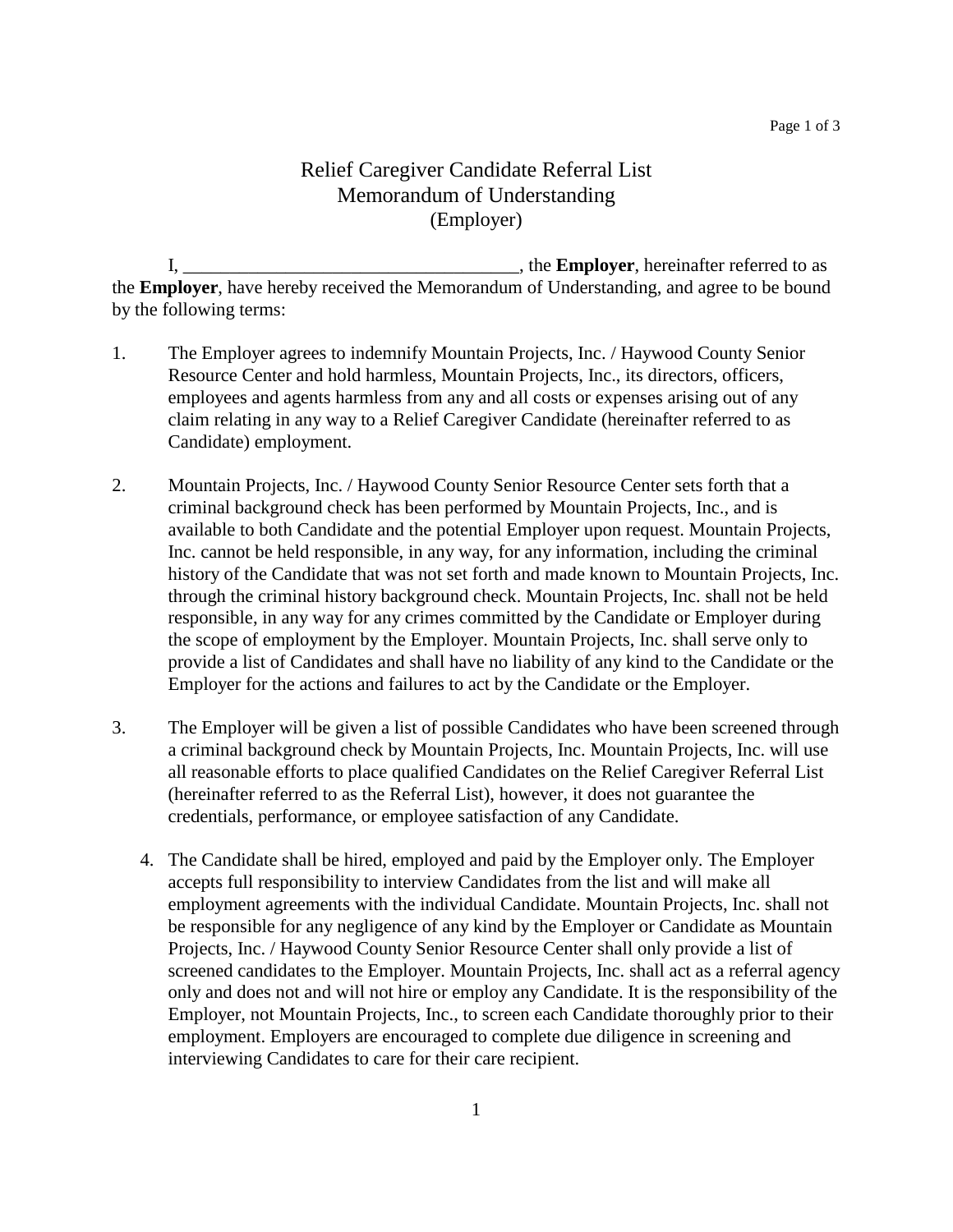Mountain Projects, Inc. / Haywood Community Connections does not employ, contract privately with, license or certify the Candidates that the Employers select to employ. Mountain Projects, Inc. has no control over the actions of the Candidates or Employers of any way.

- 5. Mountain Projects, Inc. / Haywood County Senior Resource Center shall not provide or keep any employment information of the Candidates and the Employer other than the initial information provided in the Criminal History Background Check of the Candidate.
- 6. Any accidents, injuries and other relevant matters arising out of the employment of the Candidate and/or the Employer shall remain solely between the Employer and the Candidate and shall be settled between the parties, with or without arbitration, a civil suit or small claims proceeding. Mountain Projects, Inc. shall at no time be brought into any issue arising between the Employer and Candidate as it is a disinterested party who has no liability in the matter. The Employer and Candidate agree to hold harmless Mountain Projects, Inc. from any and all issues, of any nature, that may arise between the Employer and Candidate during their relationship as employer and employee.
- 7. Once a Candidate has been employed by an Employer, the Candidate and Employer must notify Mountain Projects, Inc. / Haywood County Senior Resource Center at 828-452-2370 within five (5) business days so Mountain Projects, Inc. can maintain an accurate and current list of available candidates.
- 8. The Employer will be responsible for negotiating and for payment of salaries and wages paid to the Candidate upon employment. The terms, such as job description, hours of employment, salary, mileage reimbursement and any other matters of employment shall be negotiated between the Employer and the Candidate. At no time shall salary payments made by the Employer to be paid through Mountain Projects, Inc. as Mountain Projects, Inc. shall not be a party to the employment of the Candidate by the Employer. Mountain Projects, Inc. assumes no responsibility for tax reporting or liability for taxes incurred. Please direct all questions concerning payments received by the Candidate, paid by the Employer, including tax reporting and withholdings to your accountant.
- 9. Should training be offered at any time by Mountain Projects, Inc. / Haywood County Senior Resource Center or any other collaborating agency, each Candidate and Employer shall be notified of the training and will be encouraged to attend.
- 10. Mountain Projects, Inc. shall not have any responsibility for the follow-up on any formal or informal complaints involving any actions or failures between the Candidate and Employer. Should any situation or concern involve a criminal offense, both or either parties are expected to contact law enforcement or other appropriate legal authorities.